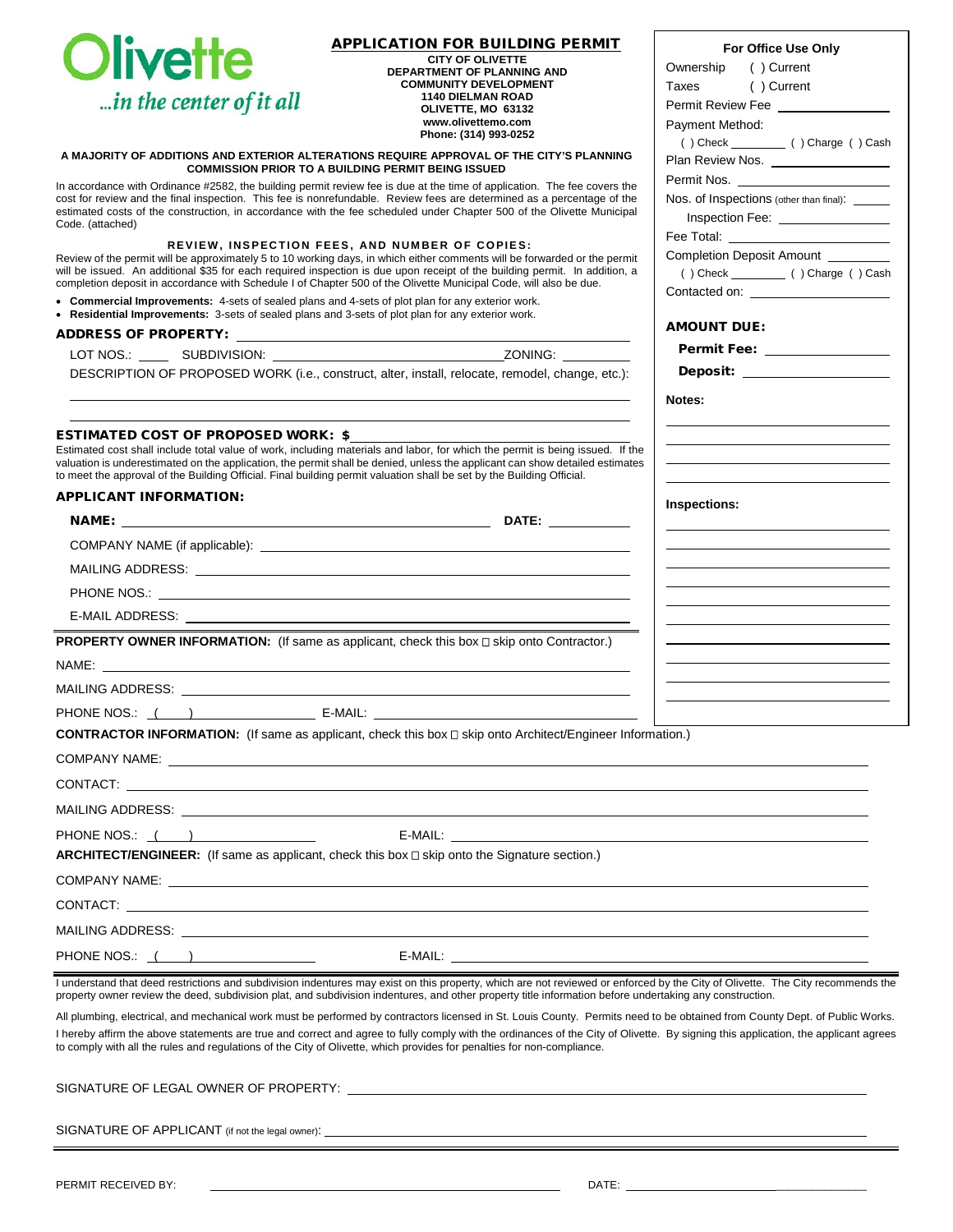# TITLE V: BUILDING AND CONSTRUCTION SCHEDULE I: FEES

### **(Adopted 2016 06-28, under Ordinance #2579)**

## **Table 1-B. Commercial, Industrial, and Multi-family Construction Permit Fees.**

(excluding demolition and administrative enforcement fees.)

| COMMERCIAL, INDUSTRIAL, AND MULTI-FAMILY<br><b>CONSTRUCTION PERMIT FEE SCHEDULE</b> |                |              |                                                |     |              |                                                |     |              |                                                |       |                             |
|-------------------------------------------------------------------------------------|----------------|--------------|------------------------------------------------|-----|--------------|------------------------------------------------|-----|--------------|------------------------------------------------|-------|-----------------------------|
| <b>Total Cost</b><br>(Thousands of<br>Dollars)                                      |                | Total<br>Fee | <b>Total Cost</b><br>(Thousands of<br>Dollars) |     | Total<br>Fee | <b>Total Cost</b><br>(Thousands of<br>Dollars) |     | Total<br>Fee | <b>Total Cost</b><br>(Thousands of<br>Dollars) |       | Total<br>Fee                |
| Up to                                                                               | $\mathbf{1}$   | \$86         | Up to                                          | 42  | \$390        | Up to                                          | 155 | \$1,068      | Up to                                          | 600   | \$3,376                     |
| Up to                                                                               | $\overline{2}$ | \$114        | Up to                                          | 44  | \$402        | Up to                                          | 160 | \$1,093      | Up to                                          | 620   | \$3,472                     |
| Up to                                                                               | 3              | \$133        | Up to                                          | 46  | \$412        | Up to                                          | 165 | \$1,148      | Up to                                          | 640   | \$3,568                     |
| Up to                                                                               | $\overline{4}$ | \$153        | Up to                                          | 48  | \$427        | Up to                                          | 170 | \$1,151      | Up to                                          | 660   | \$3,663                     |
| Up to                                                                               | 5              | \$187        | Up to                                          | 50  | \$437        | Up to                                          | 175 | \$1,188      | Up to                                          | 680   | \$3,758                     |
| Up to                                                                               | 6              | \$213        | Up to                                          | 52  | \$450        | Up to                                          | 180 | \$1,212      | Up to                                          | 700   | \$3,854                     |
| Up to                                                                               | $\overline{7}$ | \$223        | Up to                                          | 54  | \$472        | Up to                                          | 185 | \$1,235      | Up to                                          | 720   | \$3,949                     |
| Up to                                                                               | 8              | \$246        | Up to                                          | 56  | \$473        | Up to                                          | 190 | \$1,271      | Up to                                          | 740   | \$4,044                     |
| Up to                                                                               | 9              | \$257        | Up to                                          | 58  | \$484        | Up to                                          | 195 | \$1,294      | Up to                                          | 760   | \$4,139                     |
| Up to                                                                               | 10             | \$260        | Up to                                          | 60  | \$498        | Up to                                          | 200 | \$1,318      | Up to                                          | 780   | \$4,234                     |
| Up to                                                                               | 11             | \$260        | Up to                                          | 62  | \$509        | Up to                                          | 210 | \$1,378      | Up to                                          | 800   | \$4,331                     |
| Up to                                                                               | 12             | \$260        | Up to                                          | 64  | \$521        | Up to                                          | 220 | \$1,437      | Up to                                          | 820   | \$4,425                     |
| Up to                                                                               | 13             | \$260        | Up to                                          | 68  | \$532        | Up to                                          | 230 | \$1,492      | Up to                                          | 840   | \$4,507                     |
| Up to                                                                               | 14             | \$260        | Up to                                          | 70  | \$545        | Up to                                          | 240 | \$1,545      | Up to                                          | 860   | \$4,603                     |
| Up to                                                                               | 15             | \$260        | Up to                                          | 72  | \$557        | Up to                                          | 250 | \$1,604      | Up to                                          | 880   | \$4,697                     |
| Up to                                                                               | 16             | \$261        | Up to                                          | 74  | \$569        | Up to                                          | 260 | \$1,651      | Up to                                          | 900   | \$4,793                     |
| Up to                                                                               | 17             | \$261        | Up to                                          | 76  | \$580        | Up to                                          | 270 | \$1,712      | Up to                                          | 920   | \$4,877                     |
| Up to                                                                               | 18             | \$270        | Up to                                          | 78  | \$593        | Up to                                          | 280 | \$1,759      | Up to                                          | 940   | \$4,971                     |
| Up to                                                                               | 19             | \$284        | Up to                                          | 80  | \$604        | Up to                                          | 290 | \$1,819      | Up to                                          | 960   | \$5,066                     |
| Up to                                                                               | 20             | \$284        | Up to                                          | 82  | \$616        | Up to                                          | 300 | \$1,864      | Up to                                          | 980   | \$5,151                     |
| Up to                                                                               | 21             | \$284        | Up to                                          | 84  | \$628        | Up to                                          | 310 | \$1,887      | Up to                                          | 1,000 | \$5,245                     |
| Up to                                                                               | 22             | \$284        | Up to                                          | 86  | \$640        | Up to                                          | 320 | \$1,975      |                                                |       | Total Cost in Millions (\$) |
| Up to                                                                               | 23             | \$284        | Up to                                          | 88  | \$652        | Up to                                          | 330 | \$2,019      | Up to                                          | 1.1   | \$5,673                     |
| Up to                                                                               | 24             | \$295        | Up to                                          | 90  | \$664        | Up to                                          | 340 | \$2,078      | Up to                                          | 1.2   | \$6,110                     |
| Up to                                                                               | 25             | \$295        | Up to                                          | 92  | \$687        | Up to                                          | 350 | \$2,127      | Up to                                          | 1.3   | \$6,549                     |
| Up to                                                                               | 26             | \$307        | Up to                                          | 94  | \$699        | Up to                                          | 360 | \$2,186      | Up to                                          | 1.4   | \$6,976                     |
| Up to                                                                               | 27             | \$307        | Up to                                          | 96  | \$712        | Up to                                          | 370 | \$2,235      | Up to                                          | 1.5   | \$7,402                     |
| Up to                                                                               | 28             | \$319        | Up to                                          | 98  | \$723        | Up to                                          | 380 | \$2,281      | Up to                                          | 1.6   | \$7,828                     |
| Up to                                                                               | 29             | \$319        | Up to                                          | 100 | \$736        | Up to                                          | 390 | \$2,341      | Up to                                          | 1.7   | \$8,244                     |
| Up to                                                                               | 30             | \$319        | Up to                                          | 105 | \$746        | Up to                                          | 400 | \$2,389      | Up to                                          | 1.8   | \$8,659                     |
| Up to                                                                               | 31             | \$330        | Up to                                          | 110 | \$771        | Up to                                          | 420 | \$2,485      | Up to                                          | 1.9   | \$9,074                     |
| Up to                                                                               | 32             | \$330        | Up to                                          | 115 | \$806        | Up to                                          | 440 | \$2,592      | Up to                                          | 2.0   | \$9,487                     |
| Up to                                                                               | 33             | \$330        | Up to                                          | 120 | \$829        | Up to                                          | 460 | \$2,687      | Up to                                          | 2.1   | \$9,889                     |
| Up to                                                                               | 34             | \$342        | Up to                                          | 125 | \$866        | Up to                                          | 480 | \$2,794      | Up to                                          | 2.2   | \$10,293                    |
| Up to                                                                               | 35             | \$342        | Up to                                          | 130 | \$889        | Up to                                          | 500 | \$2,889      | Up to                                          | 2.3   | \$10,697                    |
| Up to                                                                               | 36             | \$353        | Up to                                          | 135 | \$927        | Up to                                          | 520 | \$2,985      | Up to                                          | 2.4   | \$11,099                    |
| Up to                                                                               | 38             | \$354        | Up to                                          | 140 | \$950        | Up to                                          | 540 | \$3,093      | Up to                                          | 2.5   | \$11,502                    |
| Up to                                                                               | 39             | \$366        | Up to                                          | 145 | \$985        | Up to                                          | 560 | \$3,186      | Up to                                          | 2.6   | \$11,894                    |
| Up to                                                                               | 40             | \$368        | Up to                                          | 150 | \$1,009      | Up to                                          | 580 | \$3,283      | Up to                                          | 2.7   | \$12,282                    |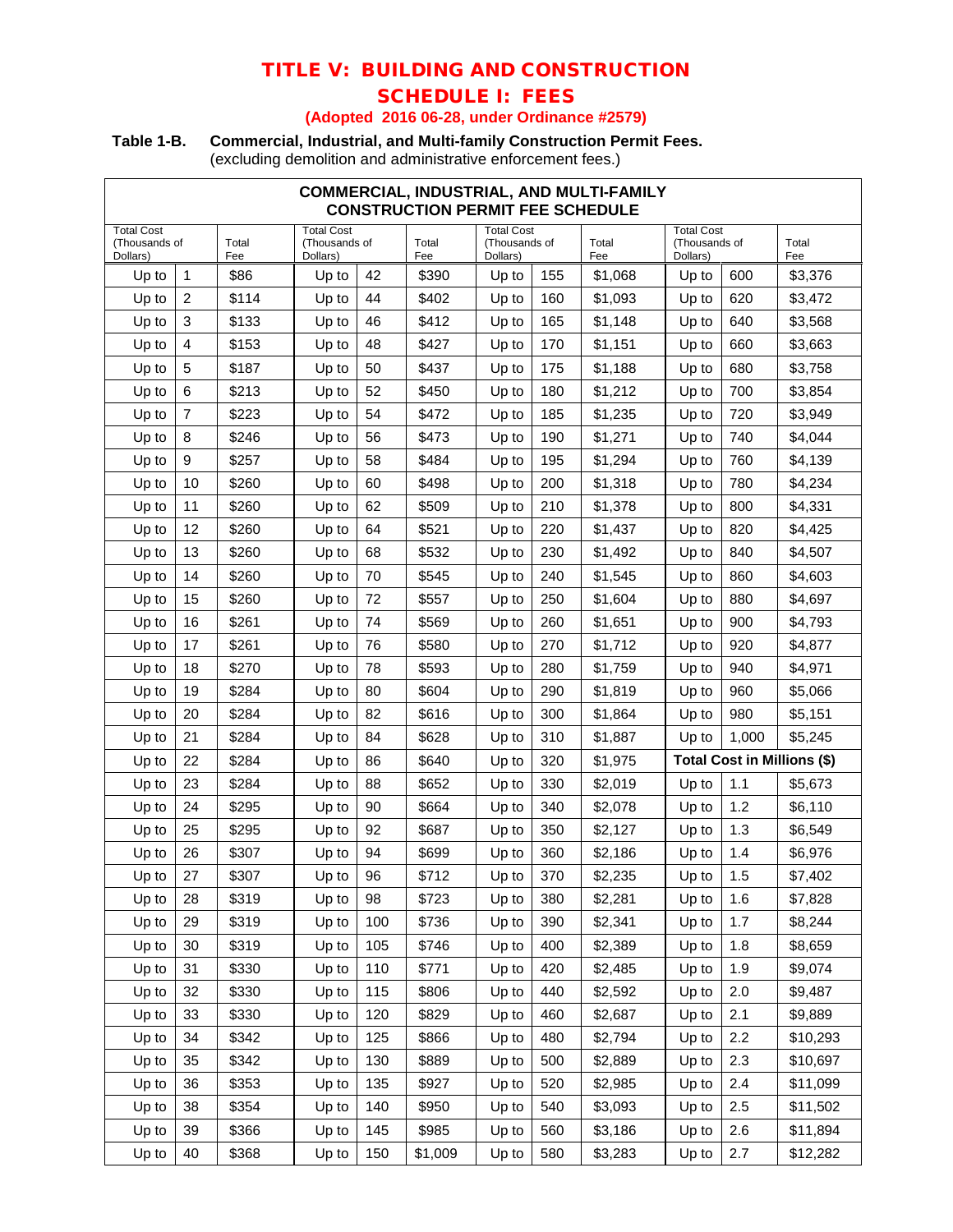# TITLE V: BUILDING AND CONSTRUCTION SCHEDULE I: FEES

**(Adopted 2016 06-28, under Ordinance #2579)**

| COMMERCIAL, INDUSTRIAL, AND MULTI-FAMILY<br><b>CONSTRUCTION PERMIT FEE SCHEDULE</b><br>(Continued) |     |              |                                                |      |                                                                                |       |                                                |           |              |      |           |
|----------------------------------------------------------------------------------------------------|-----|--------------|------------------------------------------------|------|--------------------------------------------------------------------------------|-------|------------------------------------------------|-----------|--------------|------|-----------|
| <b>Total Cost</b><br>(Thousands of<br>Dollars)                                                     |     | Total<br>Fee | <b>Total Cost</b><br>(Thousands of<br>Dollars) |      | <b>Total Cost</b><br>Total<br>(Thousands of<br>Total<br>Dollars)<br>Fee<br>Fee |       | <b>Total Cost</b><br>(Thousands of<br>Dollars) |           | Total<br>Fee |      |           |
| Up to                                                                                              | 2.8 | \$12,673     | Up to                                          | 8.0  | \$31,360                                                                       | Up to | 20.5                                           | \$73,646  | Up to        | 36.0 | \$129,083 |
| Up to                                                                                              | 2.9 | \$13,066     | Up to                                          | 8.2  | \$32,036                                                                       | Up to | 21.0                                           | \$75,440  | Up to        | 36.5 | \$130,876 |
| Up to                                                                                              | 3.0 | \$13,457     | Up to                                          | 8.4  | \$32,710                                                                       | Up to | 21.5                                           | \$77,239  | Up to        | 37.0 | \$132,668 |
| Up to                                                                                              | 3.1 | \$13,849     | Up to                                          | 8.6  | \$33,386                                                                       | Up to | 22.0                                           | \$79,030  | Up to        | 37.5 | \$134,459 |
| Up to                                                                                              | 3.2 | \$14,227     | Up to                                          | 8.8  | \$34,050                                                                       | Up to | 22.5                                           | \$80,828  | Up to        | 38.0 | \$136,252 |
| Up to                                                                                              | 3.3 | \$14,607     | Up to                                          | 9.0  | \$34,712                                                                       | Up to | 23.0                                           | \$82,621  | Up to        | 38.5 | \$138,044 |
| Up to                                                                                              | 3.4 | \$14,999     | Up to                                          | 9.2  | \$35,377                                                                       | Up to | 23.5                                           | \$84,419  | Up to        | 39.0 | \$139,836 |
| Up to                                                                                              | 3.5 | \$15,377     | Up to                                          | 9.4  | \$36,041                                                                       | Up to | 24.0                                           | \$86,212  | Up to        | 39.5 | \$141,630 |
| Up to                                                                                              | 3.6 | \$15,748     | Up to                                          | 9.6  | \$36,703                                                                       | Up to | 24.5                                           | \$88,010  | Up to        | 40.0 | \$143,179 |
| Up to                                                                                              | 3.7 | \$16,122     | Up to                                          | 9.8  | \$37,367                                                                       | Up to | 25.0                                           | \$89,792  | Up to        | 40.5 | \$144,971 |
| Up to                                                                                              | 3.8 | \$16,502     | Up to                                          | 10.0 | \$38,019                                                                       | Up to | 25.5                                           | \$91,601  | Up to        | 41.0 | \$146,757 |
| Up to                                                                                              | 3.9 | \$16,871     | Up to                                          | 10.5 | \$39,653                                                                       | Up to | 26.0                                           | \$93,394  | Up to        | 41.5 | \$148,549 |
| Up to                                                                                              | 4.0 | \$17,249     | Up to                                          | 11.0 | \$41,277                                                                       | Up to | 26.5                                           | \$95,192  | Up to        | 42.0 | \$150,335 |
| Up to                                                                                              | 4.2 | \$17,983     | Up to                                          | 11.5 | \$42,888                                                                       | Up to | 27.0                                           | \$96,984  | Up to        | 42.5 | \$152,128 |
| Up to                                                                                              | 4.4 | \$18,728     | Up to                                          | 12.0 | \$44,500                                                                       | Up to | 27.5                                           | \$98,782  | Up to        | 43.0 | \$153,915 |
| Up to                                                                                              | 4.6 | \$19,453     | Up to                                          | 12.5 | \$46,087                                                                       | Up to | 28.0                                           | \$100,575 | Up to        | 43.5 | \$155,707 |
| Up to                                                                                              | 4.8 | \$20,188     | Up to                                          | 13.0 | \$47,676                                                                       | Up to | 28.5                                           | \$102,373 | Up to        | 44.0 | \$157,493 |
| Up to                                                                                              | 5.0 | \$20,909     | Up to                                          | 13.5 | \$49,250                                                                       | Up to | 29.0                                           | \$104,166 | Up to        | 44.5 | \$159,286 |
| Up to                                                                                              | 5.2 | \$21,634     | Up to                                          | 14.0 | \$50,826                                                                       | Up to | 29.5                                           | \$105,969 | Up to        | 45.0 | \$161,072 |
| Up to                                                                                              | 5.6 | \$22,343     | Up to                                          | 14.5 | \$52,390                                                                       | Up to | 30.0                                           | \$107,574 | Up to        | 45.5 | \$162,865 |
| Up to                                                                                              | 5.8 | \$23,055     | Up to                                          | 15.0 | \$53,942                                                                       | Up to | 30.5                                           | \$109,366 | Up to        | 46.0 | \$164,650 |
| Up to                                                                                              | 6.0 | \$23,765     | Up to                                          | 15.5 | \$55,784                                                                       | Up to | 31.0                                           | \$111,160 | Up to        | 46.5 | \$166,443 |
| Up to                                                                                              | 6.2 | \$24,463     | Up to                                          | 16.0 | \$57,583                                                                       | Up to | 31.5                                           | \$112,952 | Up to        | 47.0 | \$168,229 |
| Up to                                                                                              | 6.4 | \$25,174     | Up to                                          | 16.5 | \$59,380                                                                       | Up to | 32.0                                           | \$114,745 | Up to        | 48.5 | \$170,022 |
| Up to                                                                                              | 6.6 | \$25,875     | Up to                                          | 17.0 | \$61,180                                                                       | Up to | 32.5                                           | \$116,537 | Up to        | 49.0 | \$171,809 |
| Up to                                                                                              | 6.8 | \$26,549     | Up to                                          | 17.5 | \$62,977                                                                       | Up to | 33.0                                           | \$118,328 | Up to        | 49.5 | \$173,600 |
| Up to                                                                                              | 7.0 | \$27,260     | Up to                                          | 18.0 | \$64,776                                                                       | Up to | 33.5                                           | \$120,121 | Up to        | 50   | \$175,387 |
| Up to                                                                                              | 7.2 | \$27,947     | Up to                                          | 18.5 | \$66,575                                                                       | Up to | 34.0                                           | \$121,913 |              |      |           |
| Up to                                                                                              | 7.4 | \$28,634     | Up to                                          | 19.0 | \$68,373                                                                       | Up to | 34.5                                           | \$123,705 |              |      |           |
| Up to                                                                                              | 7.6 | \$29,321     | Up to                                          | 19.5 | \$70,171                                                                       | Up to | 35.0                                           | \$125,498 |              |      |           |
| Up to                                                                                              | 7.8 | \$30,002     | Up to                                          | 20.0 | \$71,849                                                                       | Up to | 35.5                                           | \$127,291 |              |      |           |

A building permit fee for commercial, industrial, and multi-family construction with a total estimated cost of construction in excess of fifty million dollars (\$50,000,000.00) shall be computed at the rate of three dollars sixty cents (\$3.60) per thousand of the total estimated cost of construction.